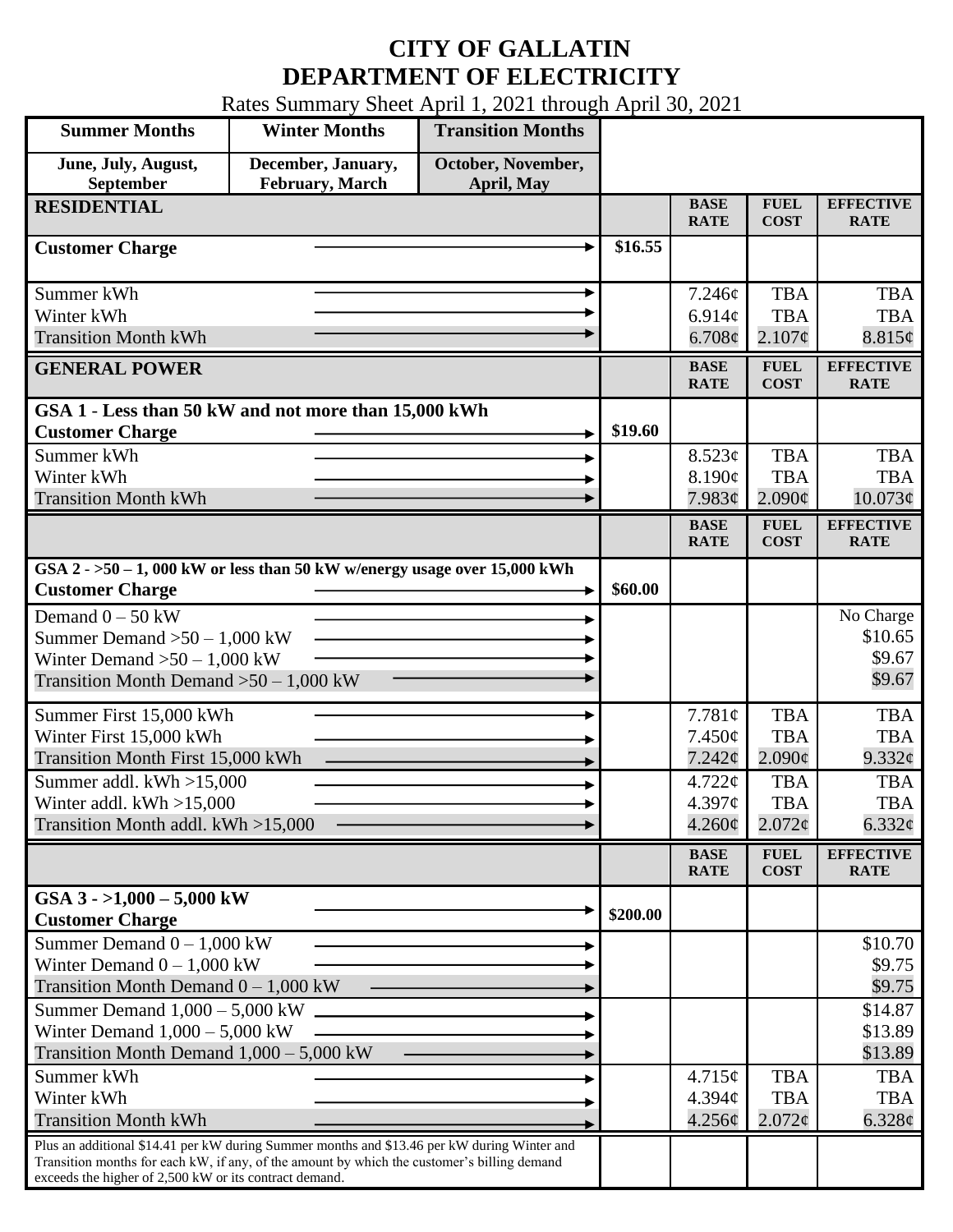| <b>Summer Months</b>                                                        | <b>Winter Months</b>                             | <b>Transition Months</b> |         |                               |                            |                                 |
|-----------------------------------------------------------------------------|--------------------------------------------------|--------------------------|---------|-------------------------------|----------------------------|---------------------------------|
| June, July, August,                                                         | December, January,                               | October, November,       |         |                               |                            |                                 |
| September                                                                   | February, March                                  | April, May               |         |                               |                            |                                 |
| <b>GENERAL POWER CONTINUE</b>                                               |                                                  |                          |         | <b>BASE</b><br><b>RATE</b>    | <b>FUEL</b><br><b>COST</b> | <b>EFFECTIVE</b><br><b>RATE</b> |
| <b>TD GSA</b>                                                               |                                                  |                          |         |                               |                            |                                 |
| <b>Customer Charge</b>                                                      |                                                  |                          | \$1,500 |                               |                            |                                 |
| <b>Onpeak Summer Demand</b>                                                 |                                                  |                          |         |                               |                            | \$10.87                         |
| <b>Onpeak Winter Demand</b>                                                 |                                                  |                          |         |                               |                            | \$9.99                          |
| <b>Onpeak Transition Month Demand</b>                                       |                                                  |                          |         |                               |                            | \$9.99                          |
| <b>Offpeak Excess of Contract Demand</b>                                    |                                                  |                          |         |                               |                            |                                 |
| Summer                                                                      |                                                  |                          |         |                               |                            | \$10.87                         |
| Winter                                                                      |                                                  |                          |         |                               |                            | \$9.99                          |
| Transition                                                                  |                                                  |                          |         |                               |                            | \$9.99                          |
| <b>Max Demand</b>                                                           |                                                  |                          |         |                               |                            | \$5.23                          |
| <b>Onpeak Summer kWh</b>                                                    |                                                  |                          |         | 8.049¢                        | <b>TBA</b>                 | <b>TBA</b>                      |
| <b>Onpeak Winter kWh</b>                                                    |                                                  |                          |         | 6.520¢                        | <b>TBA</b>                 | <b>TBA</b>                      |
| <b>Onpeak Transition Month kWh</b>                                          |                                                  |                          |         | 5.115¢                        | 2.097 <sub>c</sub>         | 7.212¢                          |
| Offpeak Summer kWh First 200 HUD                                            |                                                  |                          |         | 4.700¢                        | <b>TBA</b>                 | <b>TBA</b>                      |
| Offpeak Summer kWh Next 200 HUD                                             |                                                  |                          |         | 0.452¢                        | <b>TBA</b>                 | <b>TBA</b>                      |
| <b>Additional HUD</b>                                                       |                                                  |                          |         | 0.149¢                        | <b>TBA</b>                 | <b>TBA</b>                      |
| Offpeak Winter kWh First 200 HUD                                            |                                                  |                          |         | 4.996¢                        | <b>TBA</b>                 | <b>TBA</b>                      |
| Offpeak Winter kWh Next 200 HUD                                             |                                                  |                          |         | 0.452¢                        | <b>TBA</b>                 | <b>TBA</b>                      |
| <b>Additional HUD</b>                                                       |                                                  |                          |         | 0.149¢                        | <b>TBA</b>                 | <b>TBA</b>                      |
| Offpeak Transition kWh First 200 HUD                                        |                                                  |                          |         | 5.115¢<br>.452 $\mathfrak{c}$ | 2.097¢<br>2.097¢           | 7.212¢<br>2.549¢                |
| Offpeak Transition kWh Next 200 HUD<br><b>Additional HUD</b>                |                                                  |                          |         | .149 $\phi$                   | 2.097¢                     | 2.246¢                          |
|                                                                             |                                                  |                          |         | <b>BASE</b>                   | <b>FUEL</b>                | <b>EFFECTIVE</b>                |
|                                                                             |                                                  |                          |         | <b>RATE</b>                   | <b>COST</b>                | <b>RATE</b>                     |
| GSB Demands from $5,001 - 15,000$ kW                                        |                                                  |                          |         |                               |                            |                                 |
| <b>Customer Charge</b>                                                      |                                                  |                          | \$1,500 |                               |                            |                                 |
| Onpeak Summer Demand 5,000 - 15,000 kW                                      |                                                  |                          |         |                               |                            | \$10.87                         |
| Onpeak Winter Demand $5,000 - 15,000$ kW                                    |                                                  |                          |         |                               |                            | \$9.90                          |
|                                                                             | Onpeak Transition Month Demand 5,000 - 15,000 kW |                          |         |                               |                            | \$9.90                          |
| <b>Offpeak Excess of Contract Demand</b>                                    |                                                  |                          |         |                               |                            |                                 |
| Summer                                                                      |                                                  |                          |         |                               |                            | \$10.87                         |
| Winter                                                                      |                                                  |                          |         |                               |                            | \$9.90                          |
| Transition                                                                  |                                                  |                          |         |                               |                            | \$9.90                          |
| <b>Max Demand</b>                                                           |                                                  |                          |         |                               |                            | \$5.21                          |
| <b>Onpeak Summer kWh</b>                                                    |                                                  |                          |         | 6.513¢                        | <b>TBA</b>                 | <b>TBA</b>                      |
| <b>Onpeak Winter kWh</b>                                                    |                                                  |                          |         | 5.378¢                        | <b>TBA</b>                 | <b>TBA</b>                      |
| <b>Onpeak Transition Month kWh</b>                                          |                                                  |                          |         | $3.990\ell$                   | 1.848¢                     | 5.838¢                          |
| Offpeak Summer kWh First 200 HUD                                            |                                                  |                          |         | $4.022\mathcal{C}$            | <b>TBA</b>                 | <b>TBA</b>                      |
| Offpeak Summer kWh Next 200 HUD                                             |                                                  |                          | 0.564¢  | <b>TBA</b>                    | <b>TBA</b>                 |                                 |
| <b>Additional HUD</b>                                                       |                                                  |                          | 0.223¢  | <b>TBA</b>                    | <b>TBA</b>                 |                                 |
| Offpeak Winter kWh First 200 HUD                                            |                                                  |                          |         | $4.244\phi$                   | <b>TBA</b>                 | <b>TBA</b>                      |
| Offpeak Winter kWh Next 200 HUD                                             |                                                  |                          |         | 0.564¢                        | <b>TBA</b>                 | <b>TBA</b>                      |
| <b>Additional HUD</b>                                                       |                                                  |                          |         | 0.223¢                        | <b>TBA</b>                 | <b>TBA</b>                      |
| Offpeak Transition kWh First 200 HUD<br>Offpeak Transition kWh Next 200 HUD |                                                  |                          |         | 3.990¢<br>$0.564\phi$         | 1.848¢<br>1.848¢           | 5.838¢<br>2.412¢                |
| <b>Additional HUD</b>                                                       |                                                  |                          |         | $0.223\phi$                   | 1.848¢                     | $2.071\phi$                     |
|                                                                             |                                                  |                          |         |                               |                            |                                 |

## **Page 2 - Rates Summary Sheet April 1, 2021 through April 30, 2021**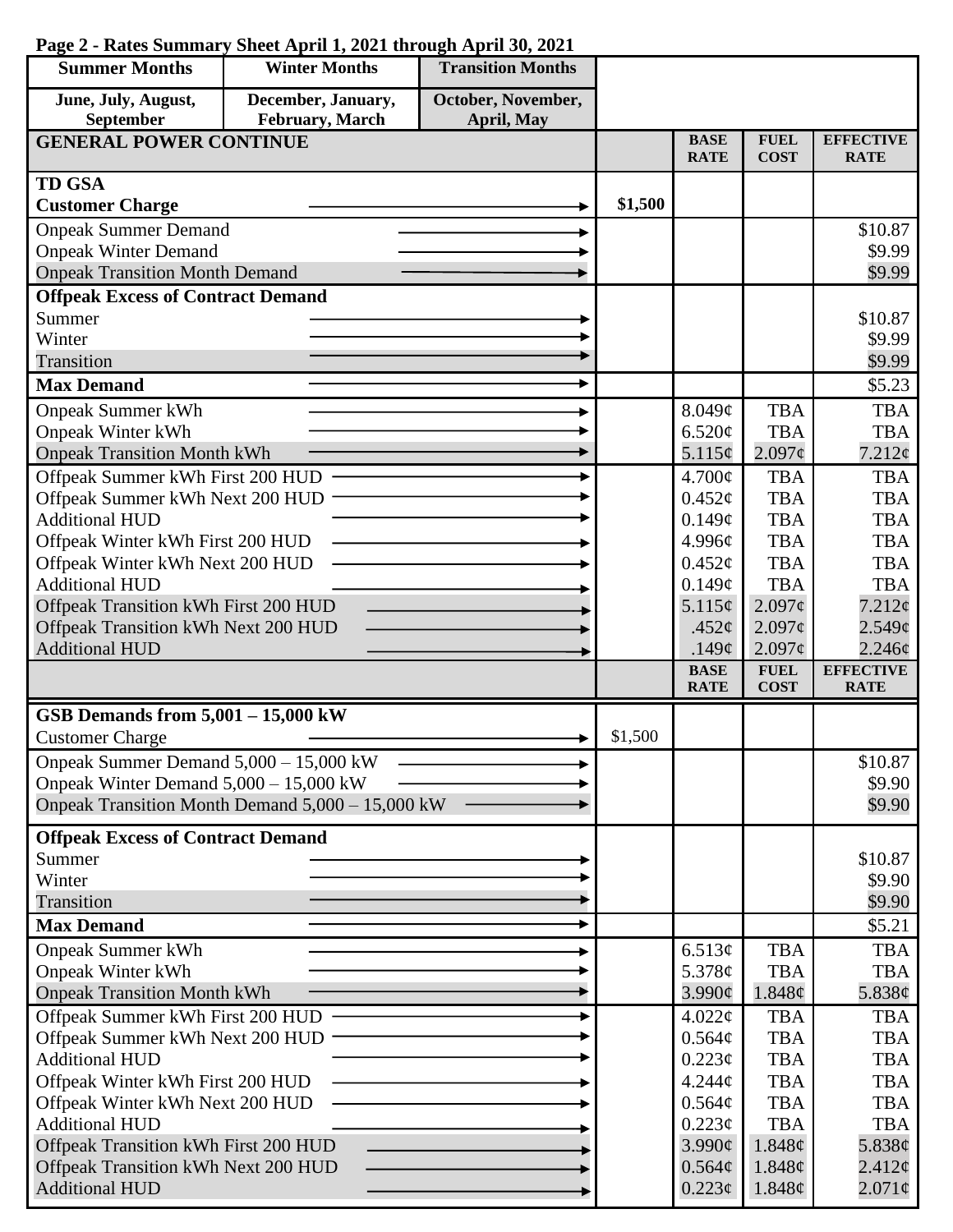## **Page 3 - Rates Summary Sheet April 1, 2021 through April 30, 2021**

| <b>Summer Months</b>                                                | <b>Winter Months</b> | <b>Transition Months</b> |         |                            |                            |                                 |
|---------------------------------------------------------------------|----------------------|--------------------------|---------|----------------------------|----------------------------|---------------------------------|
| June, July, August,                                                 | December, January,   | October, November,       |         |                            |                            |                                 |
| February, March<br>September<br>April, May                          |                      |                          |         |                            |                            |                                 |
| <b>GENERAL POWER CONTINUE</b>                                       |                      |                          |         | <b>BASE</b><br><b>RATE</b> | <b>FUEL</b><br><b>COST</b> | <b>EFFECTIVE</b><br><b>RATE</b> |
| MSB Demands greater than 5,000 kW                                   |                      |                          |         |                            |                            |                                 |
| <b>Customer Charge</b>                                              |                      |                          | \$1,500 |                            |                            |                                 |
| Onpeak Summer Demand > 5,000                                        |                      |                          |         |                            |                            | \$10.24                         |
| Onpeak Winter Demand > 5,000                                        |                      |                          |         |                            |                            | \$9.27                          |
| Onpeak Transition Month Demand > 5,000                              |                      |                          |         |                            |                            | \$9.27                          |
| <b>Max Demand</b>                                                   |                      |                          |         |                            |                            | \$2.26                          |
| <b>Offpeak Excess of Contract Demand</b>                            |                      |                          |         |                            |                            |                                 |
| Summer                                                              |                      |                          |         |                            |                            | \$10.24                         |
| Winter                                                              |                      |                          |         |                            |                            | \$9.27                          |
| Transition                                                          |                      |                          |         |                            |                            | \$9.27                          |
| <b>Onpeak Summer kWh</b>                                            |                      |                          |         | 5.779¢                     | <b>TBA</b>                 | <b>TBA</b>                      |
| <b>Onpeak Winter kWh</b><br><b>Onpeak Transition Month kWh</b>      |                      |                          |         | 4.639¢                     | <b>TBA</b><br>1.810¢       | <b>TBA</b>                      |
|                                                                     |                      |                          |         | 3.589¢                     |                            | 5.399¢                          |
| Offpeak Summer kWh First 200 HU <del>D</del>                        |                      |                          |         | 3.279¢                     | <b>TBA</b>                 | <b>TBA</b>                      |
| Offpeak Summer kWh Next 200 HUD                                     |                      |                          |         | 0.310¢                     | <b>TBA</b>                 | <b>TBA</b>                      |
| <b>Additional HUD</b>                                               |                      |                          |         | $0.055\phi$                | <b>TBA</b><br><b>TBA</b>   | <b>TBA</b><br><b>TBA</b>        |
| Offpeak Winter kWh First 200 HUD<br>Offpeak Winter kWh Next 200 HUD |                      |                          |         | 3.502¢<br>$0.310\phi$      | <b>TBA</b>                 | <b>TBA</b>                      |
| <b>Additional HUD</b>                                               |                      |                          |         | $0.055\phi$                | <b>TBA</b>                 | <b>TBA</b>                      |
| Offpeak Transition kWh First 200 HUD                                |                      |                          |         | 3.589¢                     | 1.810¢                     | 5.399¢                          |
| Offpeak Transition kWh Next 200 HUD                                 |                      |                          |         | $0.310\phi$                | 1.810¢                     | $2.120\phi$                     |
| <b>Additional HUD</b>                                               |                      |                          |         | $0.055\phi$                | 1.810¢                     | $1.865\phi$                     |
|                                                                     |                      |                          |         | <b>BASE</b>                | <b>FUEL</b>                | <b>EFFECTIVE</b>                |
|                                                                     |                      |                          |         | <b>RATE</b>                | <b>COST</b>                | <b>RATE</b>                     |
| MSD Demands greater than 25,000 kW                                  |                      |                          |         |                            |                            |                                 |
| <b>Customer Charge</b>                                              |                      |                          | \$1,500 |                            |                            |                                 |
| <b>Onpeak Summer Demand</b>                                         |                      |                          |         |                            |                            | \$10.24                         |
| <b>Onpeak Winter Demand</b>                                         |                      |                          |         |                            |                            | \$9.27                          |
| <b>Onpeak Transition Demand</b>                                     |                      |                          |         |                            |                            | \$9.27                          |
| <b>Max Demand</b>                                                   |                      |                          |         |                            |                            | \$1.64                          |
| <b>Offpeak Excess of Contract Demand</b>                            |                      |                          |         |                            |                            |                                 |
| Summer                                                              |                      |                          |         |                            |                            | \$10.24                         |
| Winter<br>Transition                                                |                      |                          |         |                            |                            | \$9.27                          |
|                                                                     |                      |                          |         |                            |                            | \$9.27                          |
| <b>Onpeak Summer kWh</b>                                            |                      |                          |         | 5.440¢                     | <b>TBA</b>                 | <b>TBA</b>                      |
| <b>Onpeak Winter kWh</b>                                            |                      |                          |         | 4.298c                     | <b>TBA</b>                 | <b>TBA</b>                      |
| <b>Onpeak Transition Month kWh</b>                                  |                      |                          |         | 3.248¢                     | 1.810¢                     | 5.058 $\phi$                    |
| Offpeak Summer kWh First 200 HUD                                    |                      |                          |         | $2.939\mathcal{C}$         | <b>TBA</b>                 | <b>TBA</b>                      |
| Offpeak Summer kWh Next 200 HUD -                                   |                      |                          |         | 0.282¢                     | <b>TBA</b>                 | <b>TBA</b>                      |
| <b>Additional HUD</b>                                               |                      |                          |         | $0.208\mathcal{C}$         | <b>TBA</b>                 | <b>TBA</b>                      |
| Offpeak Winter kWh First 200 HUD                                    |                      |                          |         | 3.161¢<br>0.282¢           | <b>TBA</b><br><b>TBA</b>   | <b>TBA</b><br><b>TBA</b>        |
| Offpeak Winter kWh Next 200 HUD<br><b>Additional HUD</b>            |                      |                          |         | <b>TBA</b>                 | <b>TBA</b>                 | <b>TBA</b>                      |
| Offpeak Transition kWh First 200 HUD                                |                      |                          |         | 3.248¢                     | 1.810¢                     | 5.058 $\phi$                    |
| Offpeak Transition kWh Next 200 HUD                                 |                      |                          |         | 0.282¢                     | 1.810¢                     | $2.092\phi$                     |
| <b>Additional HUD</b>                                               |                      |                          |         | $0.223\phi$                | 1.810¢                     | $2.033\phi$                     |